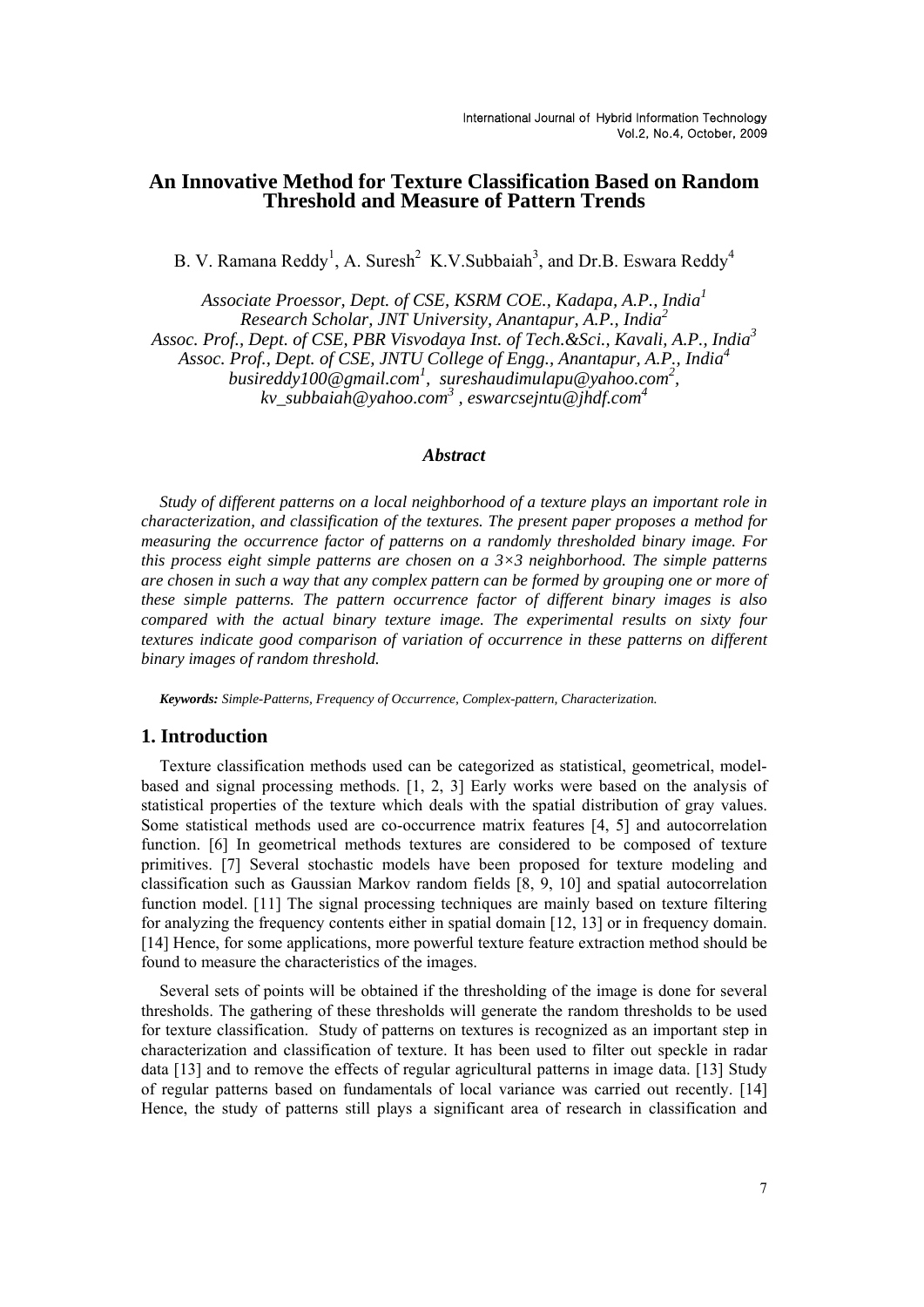characterization of textures. That's why the present paper investigates how the frequency of occurrences of patterns varies after applying different random thresholds for binary image of the original textured image. The present paper assumes that a texture is characterized not only by the gray value at a given pixel, but also by the gray value pattern in a neighborhood surrounding the pixel. The ability to efficiently analyze and describe textured patterns is thus of fundamental importance. A simple or complex pattern of a neighborhood can be considered as one of the texture primitive feature. [15] The organization of the paper is as follows. The methodology of texture classification by random thresholds and measure of frequencies is provided in section 2, the results and discussions are presented in section 3 and the conclusions are accomdated in the last section.

### **2. Methodology**

A binary image is obtained from a grey level image based on some threshold. That is N number of different binary images can be obtained from a grey level image. Where 'N' is the number of different grey levels of the image. The thresholded binary image of a grey level image I at threshold (th) is defined by the Equation (1).

$$
I(x, y) = \begin{cases} 1 & \text{if } I(x, y) \ge th \\ 0 & \text{if } I(x, y) < th \end{cases}
$$
 (1)

Therefore a binary image is considered as a realization or outcome of a random closed set. A grey scale image is reduced to several binary images and, from a stochastic point of view, is a realization of a multivariate random closed set. In the present method, binary images are obtained on the random threshold of a grey level image as stated in equation (2) where μ and  $\sigma^2$  be the grey level mean and variance of an image I respectively and for some integers of k and i.

$$
th = \mu + (i/n)k\sigma \tag{2}
$$

$$
\alpha
$$



Figure 1. Representation of Primitive Patterns (a) Top Horizontal Line Patterns (b) Middle Horizontal Line Patterns (c) Bottom Horizontal Line Patterns (d) Left vertical Line Patterns (e) Middle Vertical Line Patterns (f) Right Vertical Line Patterns (g) Left Diagonal Line Patterns (h) Right Diagonal Line Patterns.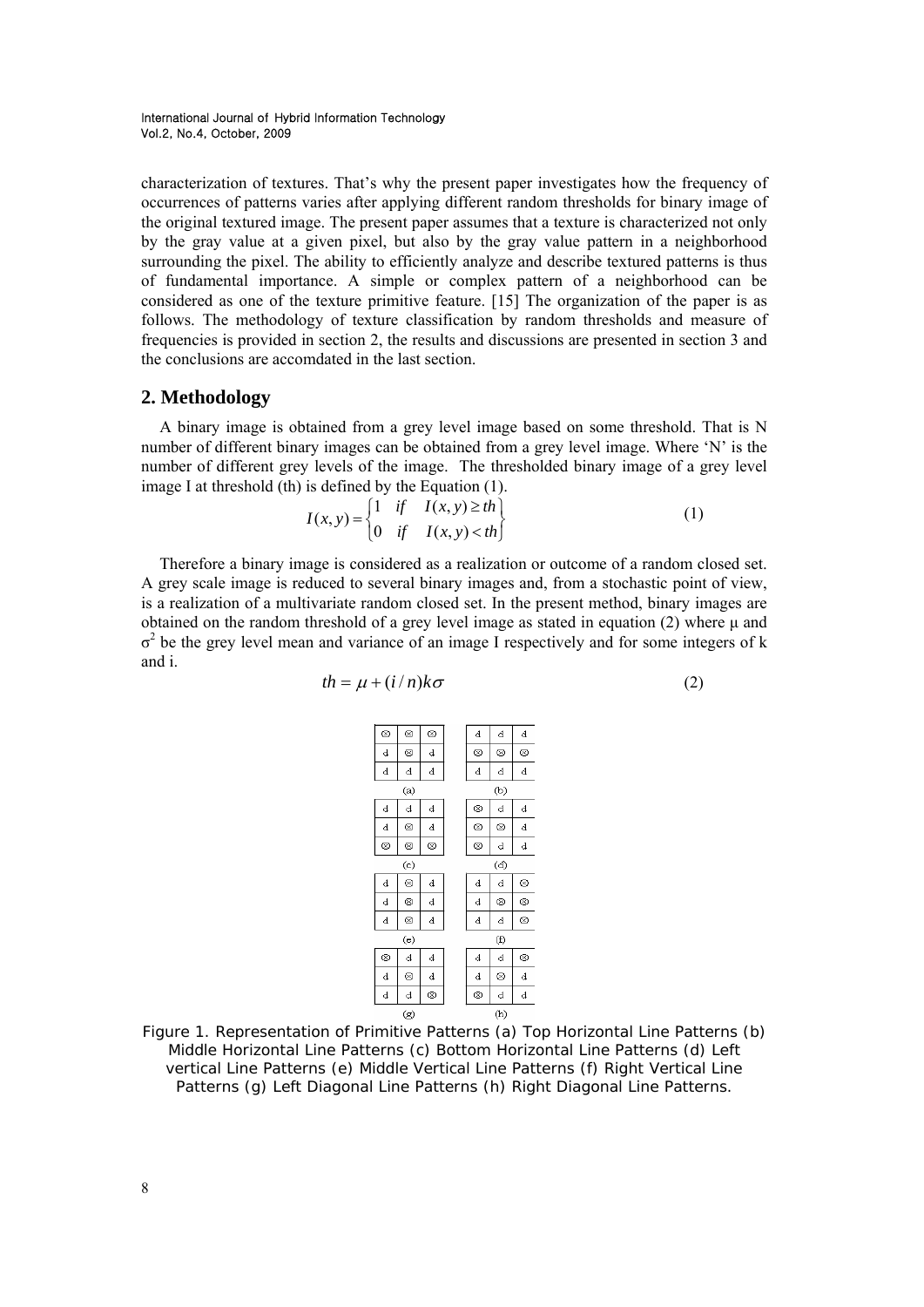Depending on the context the word pattern has many different interpretations. The biology community seems to use the word pattern without defining it. The implicit meaning generally brings to mind some kind of repeated arrangement (regular or not) and the term is often defined by examples. The word texture certainly has many interpretations in the graphics community. Using a  $3 \times 3$  grid one can generate 512 patterns. However, if we specify the center point of a  $3 \times 3$  grid should be a grain component then the number of spatial patterns will be reduced to 256. The present study uses this concept. It is possible to enumerate all the 256 patterns using a  $3 \times 3$  grid. But such an exhaustive enumeration is removed in the present paper by considering only 8 simple patterns. The present paper considers a pattern when the central pixel is necessarily a grain component. On these binary images the occurrence of simple patterns like Top Horizontal Line (THL), Middle Horizontal Line (MHL), Bottom Horizontal Line (BHL), Left Vertical Line (LVL), Middle Vertical Line (MVL), Right Vertical Line (RVL), Left Diagonal (LD), and Right Diagonal (RD) are studied. The Figure 1 specifies the particular kind of arrangement of the above simple patterns. In the Figure 1 the '⊗' specifies a grain or 1 and the symbol d specifies don't care symbol that is either zero or 1. The entire scheme is explained in the Figure 2.

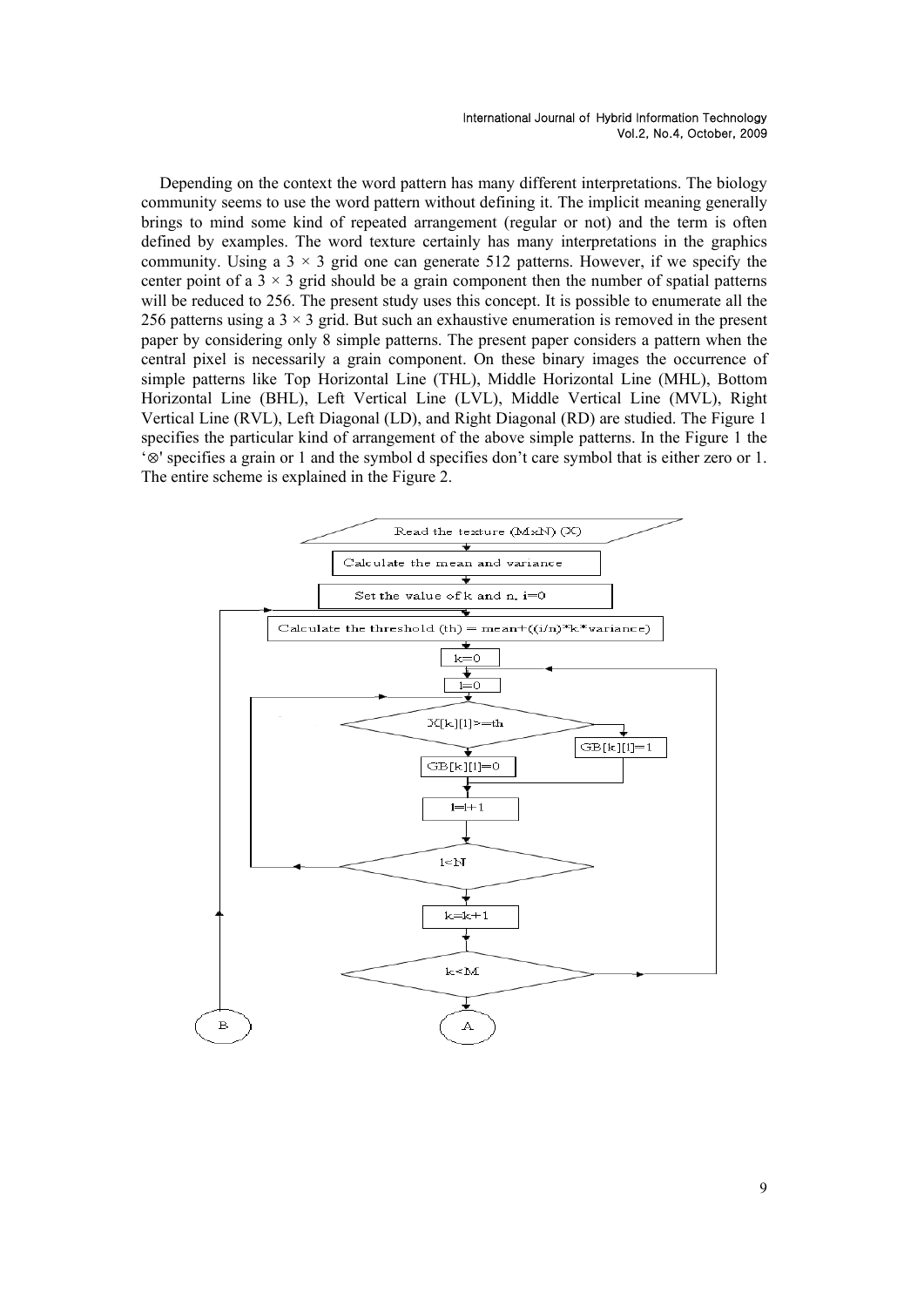

Figure 2. Flowchart for generation of patterns based on random thresholds.

## **3. Results and Discussions**

The present paper has considered 48 textures from visitex album and 8 granite textures and 8 marble textures from the website.[16] This results a total of 64 textures with a resolution of 256×256. The textures are displayed in Figure 3 with a resolution of  $50 \times 50$  to restrict the size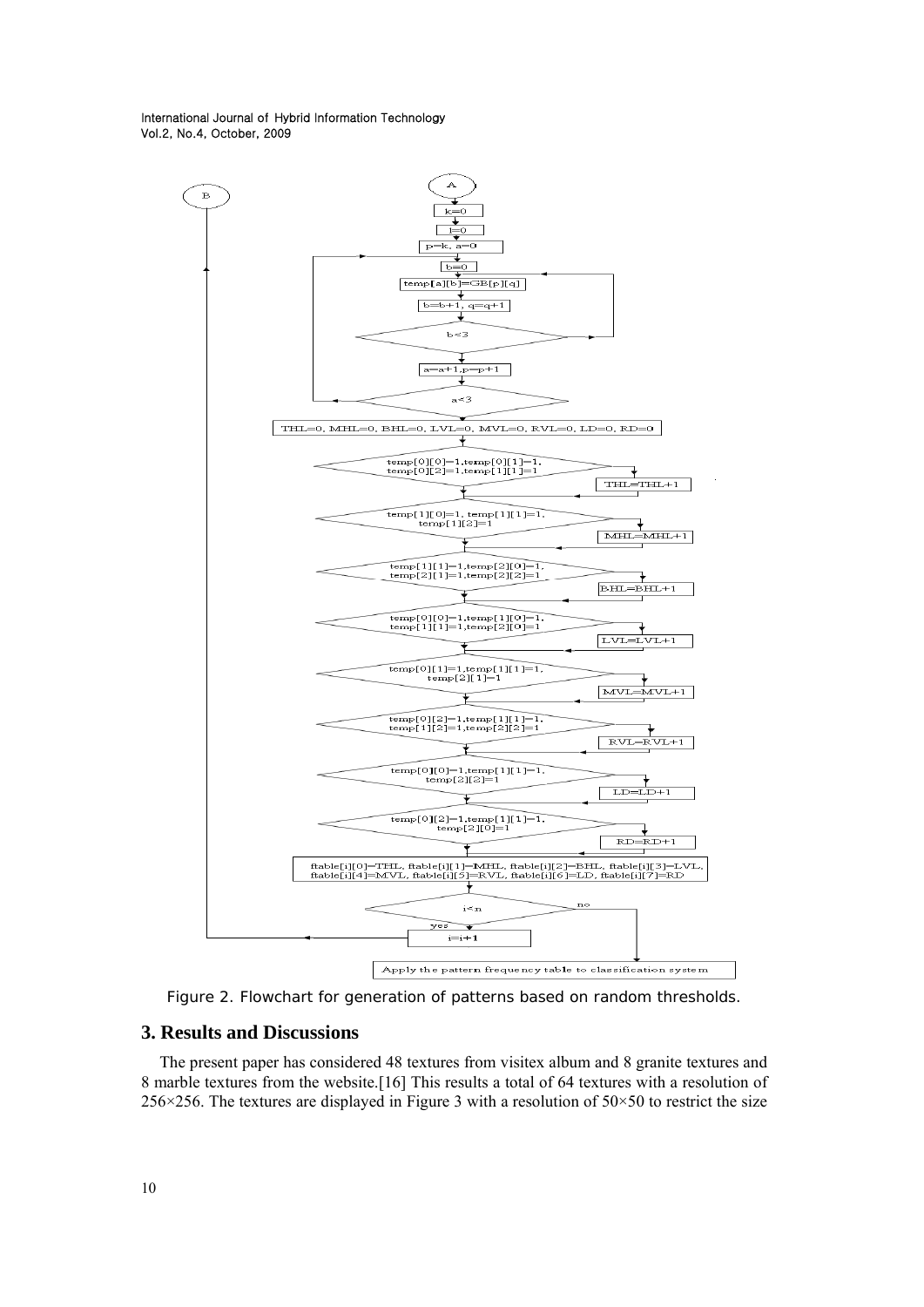of the paper. The experiments are carried out on all these 64 textures, but it becomes laborious to provide results for this large set of textures at each stage of discussion. The present paper investigated the variation of above simple patterns on different binary images generated by different random thresholds. On these binary images percentage of frequency of occurrences of simple patterns are evaluated for 64 textures. The percentage of correct classification based on the frequency measure of all the eight patterns is calculated. The tables from 1 to 8 shows the classification rate based on different patterns between the Brick and Fabric and Brick and Granite textures. The Table 9 shows the frequency measure of all patterns on the Brick.0000 texture by Random Thresholds generated by the Equation (2). From this table, it is evident that the frequency of occurrence of all the simple patterns show a decreasing order on the binary images obtained from the random thresholds. The Figure 4 and Figure 5 clearly show the classification between water and fabric texture databases by the MHL pattern in the interval1 and interval2.

| <b>Interval</b> | <b>Brick Vs Fabric</b> |        | <b>Brick Vs Granite</b> |                |  |
|-----------------|------------------------|--------|-------------------------|----------------|--|
|                 | <b>Brick</b>           | Fabric | <b>Brick</b>            | <b>Granite</b> |  |
| 1               | 50.00                  | 50.00  | 37.50                   | 62.50          |  |
| 2               | 87.50                  | 62.50  | 37.50                   | 87.50          |  |
| 3               | 75.00                  | 75.00  | 75.00                   | 87.50          |  |
| 4               | 75.00                  | 75.00  | 75.00                   | 87.50          |  |
| 5               | 75.00                  | 75.00  | 75.00                   | 75.00          |  |
| 6               | 62.50                  | 87.50  | 62.50                   | 75.00          |  |
| 7               | 50.00                  | 50.00  | 62.50                   | 62.50          |  |
| 8               | 75.00                  | 37.50  | 50.00                   | 50.00          |  |
| 9               | 50.00                  | 50.00  | 75.00                   | 75.00          |  |
| 10              | 50.00                  | 62.50  | 62.50                   | 50.00          |  |
| 11              | 50.00                  | 62.50  | 50.00                   | 37.50          |  |

|  | Table 1. Percentage of correct classification based on frequency measure of THL |  |  |
|--|---------------------------------------------------------------------------------|--|--|
|  | nattern                                                                         |  |  |

|  | Table 2. Percentage of correct classification based on frequency measure of MHL |  |  |
|--|---------------------------------------------------------------------------------|--|--|
|  |                                                                                 |  |  |

| <b>Interval</b> | <b>Brick Vs Fabric</b> | pattern | <b>Brick Vs Granite</b> |                |  |
|-----------------|------------------------|---------|-------------------------|----------------|--|
|                 | <b>Brick</b>           | Fabric  | <b>Brick</b>            | <b>Granite</b> |  |
| 1               | 75.00                  | 75.00   | 75.00                   | 62.50          |  |
| 2               | 50.00                  | 75.00   | 50.00                   | 87.50          |  |
| 3               | 75.00                  | 75.00   | 75.00                   | 75.00          |  |
| 4               | 75.00                  | 75.00   | 75.00                   | 87.50          |  |
| 5               | 75.00                  | 87.50   | 75.00                   | 75.00          |  |
| 6               | 62.50                  | 75.00   | 62.50                   | 87.50          |  |
| 7               | 62.50                  | 75.00   | 62.50                   | 62.50          |  |
| 8               | 62.50                  | 50.00   | 62.50                   | 62.50          |  |
| 9               | 62.50                  | 50.00   | 62.50                   | 75.00          |  |
| 10              | 50.00                  | 75.00   | 50.00                   | 87.50          |  |
| 11              | 50.00                  | 62.50   | 50.00                   | 50.00          |  |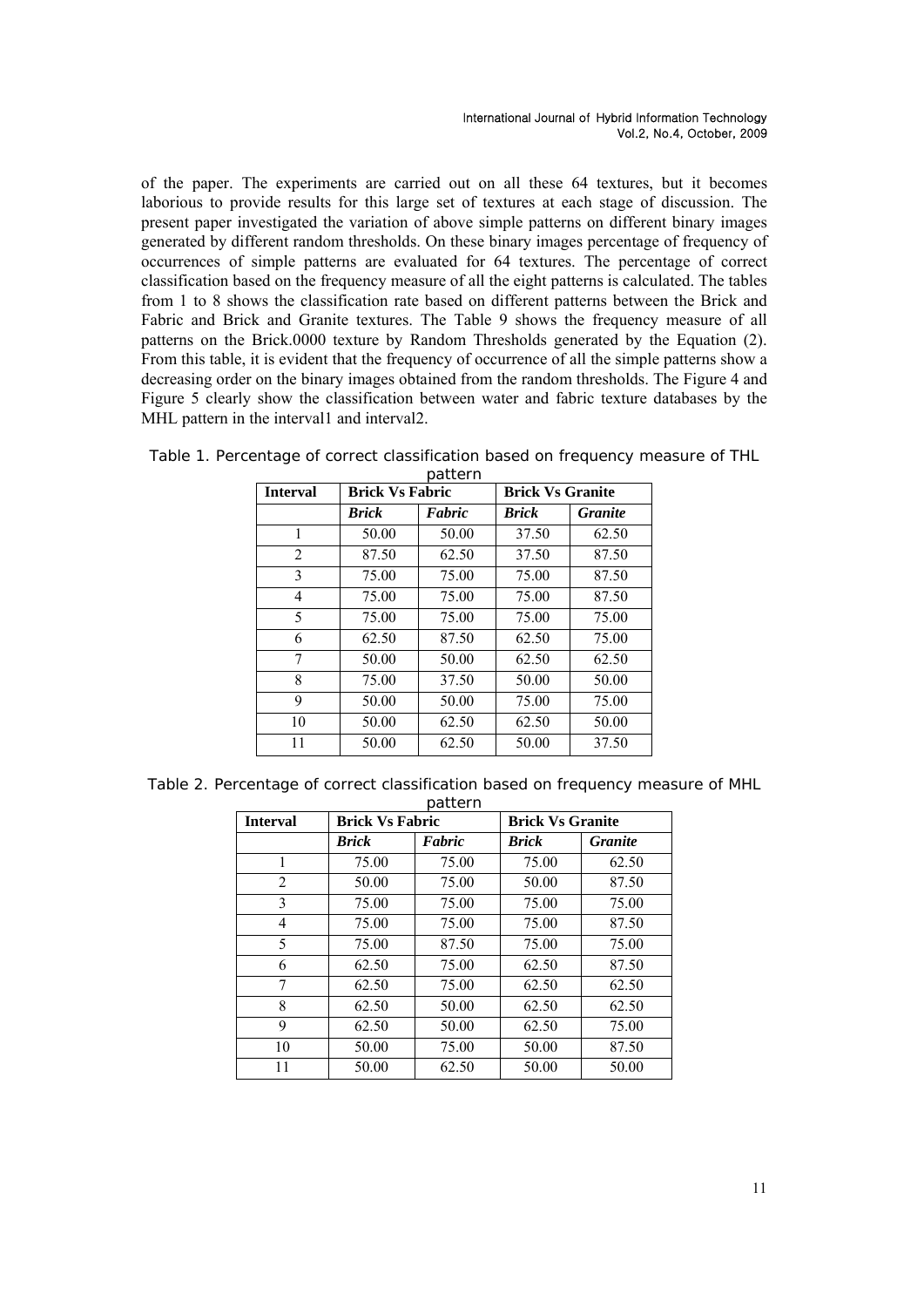

Figure 3. Texture images from left-right and top - bottom: Bark.0000, Bark.0001 Bark.0003, Bark.0004, Bark.0005, Bark.0006, Bark.0007, Bark.0009, Brick.0000, Brick.0002, Brick.0003, Brick.0004, Brick.0005, Brick.0006, Brick.0007, Brick.0008, Fabric.0000, Fabric.0004, Fabric.0007, Fabric.0008, Fabric.0011, Fabric.0013, Fabric.0015, Fabric.0018, Food.0000, Food.0001, Food.0002, Food.0003, Food.0005, Food.0006, Food.0010, Food.0011, Leaves.0000, Leaves.0001, Leaves.0002, Leaves.0003, Leaves.0005, Leaves.0006, Leaves.0010, Leaves.0011, Water.0000, Water.0001, Water.0002, Water.0003, Water.0004, Water.0005, Water.0006, Water.0007, Granite.0000, Granite.0001, Granite.0002, Granite.0003, Granite.0004, Granite.0005, Granite.0006, Granite.0007, Marble.0000, Marble.0001, Marble.0002, Marble.0003, Marble.0004, Marble.0005, Marble.0006, Marble.0007.

Table 3. Percentage of correct classification based on frequency measure of BHL pattern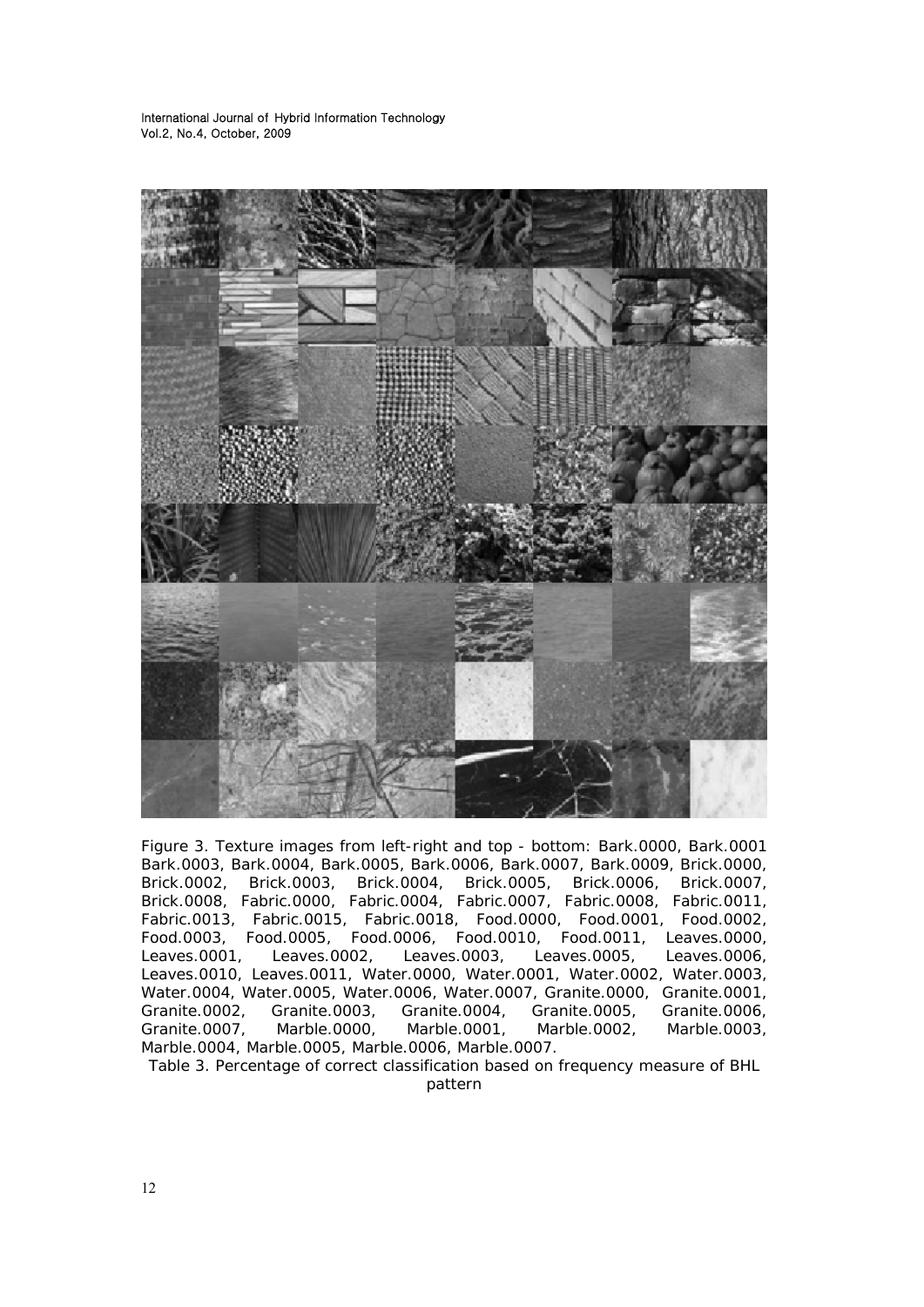| <b>Interval</b> | <b>Brick Vs Fabric</b> |        | <b>Brick Vs Granite</b> |                |
|-----------------|------------------------|--------|-------------------------|----------------|
|                 | <b>Brick</b>           | Fabric | <b>Brick</b>            | <b>Granite</b> |
| 1               | 50.00                  | 62.50  | 37.50                   | 62.50          |
| $\overline{2}$  | 87.50                  | 62.50  | 50.00                   | 87.50          |
| 3               | 87.50                  | 62.50  | 87.50                   | 87.50          |
| 4               | 62.50                  | 75.00  | 75.00                   | 87.50          |
| 5               | 75.00                  | 75.00  | 75.00                   | 75.00          |
| 6               | 62.50                  | 75.00  | 62.50                   | 87.50          |
| 7               | 75.00                  | 50.00  | 62.50                   | 75.00          |
| 8               | 75.00                  | 50.00  | 75.00                   | 25.00          |
| 9               | 50.00                  | 75.00  | 50.00                   | 75.00          |
| 10              | 50.00                  | 62.50  | 62.50                   | 75.00          |
| 11              | 75.00                  | 75.00  | 50.00                   | 37.50          |

Table 4. Percentage of correct classification based on frequency measure of LVL

| pattern         |                        |        |                         |                |  |  |  |
|-----------------|------------------------|--------|-------------------------|----------------|--|--|--|
| <b>Interval</b> | <b>Brick Vs Fabric</b> |        | <b>Brick Vs Granite</b> |                |  |  |  |
|                 | <b>Brick</b>           | Fabric | <b>Brick</b>            | <b>Granite</b> |  |  |  |
| 1               | 62.50                  | 62.50  | 50.00                   | 62.50          |  |  |  |
| 2               | 87.50                  | 87.50  | 87.50                   | 87.50          |  |  |  |
| 3               | 75.00                  | 87.50  | 75.00                   | 87.50          |  |  |  |
| 4               | 75.00                  | 50.00  | 75.00                   | 75.00          |  |  |  |
| 5               | 75.00                  | 50.00  | 75.00                   | 75.00          |  |  |  |
| 6               | 62.50                  | 62.50  | 50.00                   | 87.50          |  |  |  |
| 7               | 75.00                  | 62.50  | 75.00                   | 50.00          |  |  |  |
| 8               | 62.50                  | 62.50  | 75.00                   | 50.00          |  |  |  |
| 9               | 50.00                  | 75.00  | 50.00                   | 62.50          |  |  |  |
| 10              | 50.00                  | 87.50  | 50.00                   | 75.00          |  |  |  |
| 11              | 75.00                  | 87.50  | 50.00                   | 37.50          |  |  |  |

|  | Table 5. Percentage of correct classification based on frequency measure of MVL |  |  |  |
|--|---------------------------------------------------------------------------------|--|--|--|
|  |                                                                                 |  |  |  |

| <b>Interval</b> | <b>Brick Vs Fabric</b> |        | <b>Brick Vs Granite</b> |                |  |
|-----------------|------------------------|--------|-------------------------|----------------|--|
|                 | Brick                  | Fabric | <b>Brick</b>            | <b>Granite</b> |  |
| 1               | 62.50                  | 87.50  | 50.00                   | 62.50          |  |
| $\overline{2}$  | 87.50                  | 62.50  | 62.50                   | 75.00          |  |
| 3               | 87.50                  | 75.00  | 75.00                   | 50.00          |  |
| $\overline{4}$  | 75.00                  | 75.00  | 62.50                   | 50.00          |  |
| 5               | 87.50                  | 50.00  | 75.00                   | 75.00          |  |
| 6               | 62.50                  | 50.00  | 62.50                   | 50.00          |  |
| 7               | 75.00                  | 62.50  | 62.50                   | 62.50          |  |
| 8               | 62.50                  | 62.50  | 50.00                   | 50.00          |  |
| 9               | 50.00                  | 62.50  | 50.00                   | 62.50          |  |
| 10              | 50.00                  | 87.50  | 50.00                   | 87.50          |  |
| 11              | 50.00                  | 75.00  | 50.00                   | 75.00          |  |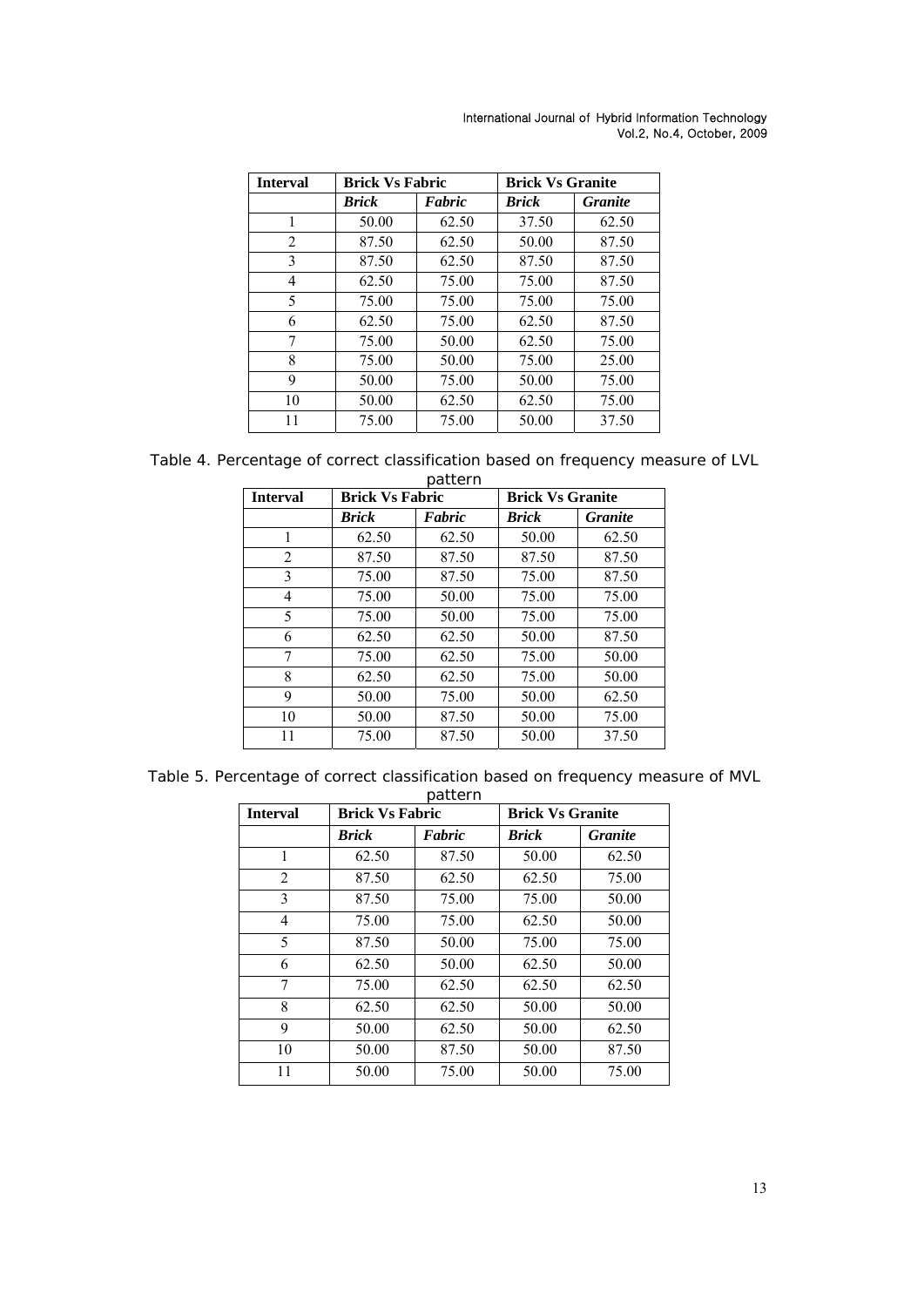| <b>Interval</b> | <b>Brick Vs Fabric</b> |        | <b>Brick Vs Granite</b> |                |  |
|-----------------|------------------------|--------|-------------------------|----------------|--|
|                 | <b>Brick</b>           | Fabric | <b>Brick</b>            | <b>Granite</b> |  |
| 1               | 50.00                  | 87.50  | 50.00                   | 62.50          |  |
| 2               | 75.00                  | 87.50  | 75.00                   | 87.50          |  |
| 3               | 87.50                  | 62.50  | 75.00                   | 87.50          |  |
| 4               | 75.00                  | 87.50  | 75.00                   | 87.50          |  |
| 5               | 75.00                  | 87.50  | 75.00                   | 75.00          |  |
| 6               | 62.50                  | 62.50  | 62.50                   | 75.00          |  |
| 7               | 50.00                  | 50.00  | 62.50                   | 62.50          |  |
| 8               | 62.50                  | 62.50  | 62.50                   | 50.00          |  |
| 9               | 50.00                  | 75.00  | 50.00                   | 75.00          |  |
| 10              | 50.00                  | 87.50  | 50.00                   | 75.00          |  |
| 11              | 50.00                  | 75.00  | 50.00                   | 62.50          |  |

Table 6. Percentage of correct classification based on frequency measure of RVL  $\frac{1}{2}$ 

|  |  | Table 7. Percentage of correct classification based on frequency measure of LD |  |  |  |
|--|--|--------------------------------------------------------------------------------|--|--|--|
|  |  | pattern                                                                        |  |  |  |

| <b>Interval</b> | <b>Brick Vs Fabric</b> |        | <b>Brick Vs Granite</b> |                |  |
|-----------------|------------------------|--------|-------------------------|----------------|--|
|                 | <b>Brick</b>           | Fabric | Brick                   | <b>Granite</b> |  |
| 1               | 50.00                  | 87.50  | 50.00                   | 75.00          |  |
| 2               | 87.50                  | 62.50  | 62.50                   | 75.00          |  |
| 3               | 87.50                  | 75.00  | 75.00                   | 50.00          |  |
| 4               | 50.00                  | 87.50  | 75.00                   | 62.50          |  |
| 5               | 75.00                  | 87.50  | 75.00                   | 75.00          |  |
| 6               | 75.00                  | 62.50  | 62.50                   | 87.50          |  |
| 7               | 75.00                  | 62.50  | 75.00                   | 50.00          |  |
| 8               | 62.50                  | 62.50  | 62.50                   | 50.00          |  |
| 9               | 50.00                  | 75.00  | 50.00                   | 75.00          |  |
| 10              | 62.50                  | 62.50  | 50.00                   | 62.50          |  |
| 11              | 50.00                  | 75.00  | 50.00                   | 62.50          |  |

Table 8. Percentage of correct classification based on frequency measure of RD

| pattern         |                        |        |                         |                |  |  |
|-----------------|------------------------|--------|-------------------------|----------------|--|--|
| <b>Interval</b> | <b>Brick Vs Fabric</b> |        | <b>Brick Vs Granite</b> |                |  |  |
|                 | Brick                  | Fabric | Brick                   | <b>Granite</b> |  |  |
| 1               | 62.50                  | 87.50  | 75.00                   | 62.50          |  |  |
| 2               | 87.50                  | 87.50  | 87.50                   | 87.50          |  |  |
| 3               | 87.50                  | 62.50  | 75.00                   | 62.50          |  |  |
| 4               | 75.00                  | 87.50  | 75.00                   | 87.50          |  |  |
| 5               | 87.50                  | 87.50  | 87.50                   | 75.00          |  |  |
| 6               | 75.00                  | 62.50  | 62.50                   | 75.00          |  |  |
| 7               | 75.00                  | 37.50  | 62.50                   | 50.00          |  |  |
| 8               | 75.00                  | 50.00  | 75.00                   | 50.00          |  |  |
| 9               | 50.00                  | 87.50  | 50.00                   | 75.00          |  |  |
| 10              | 50.00                  | 75.00  | 50.00                   | 75.00          |  |  |
| 11              | 50.00                  | 87.50  | 50.00                   | 50.00          |  |  |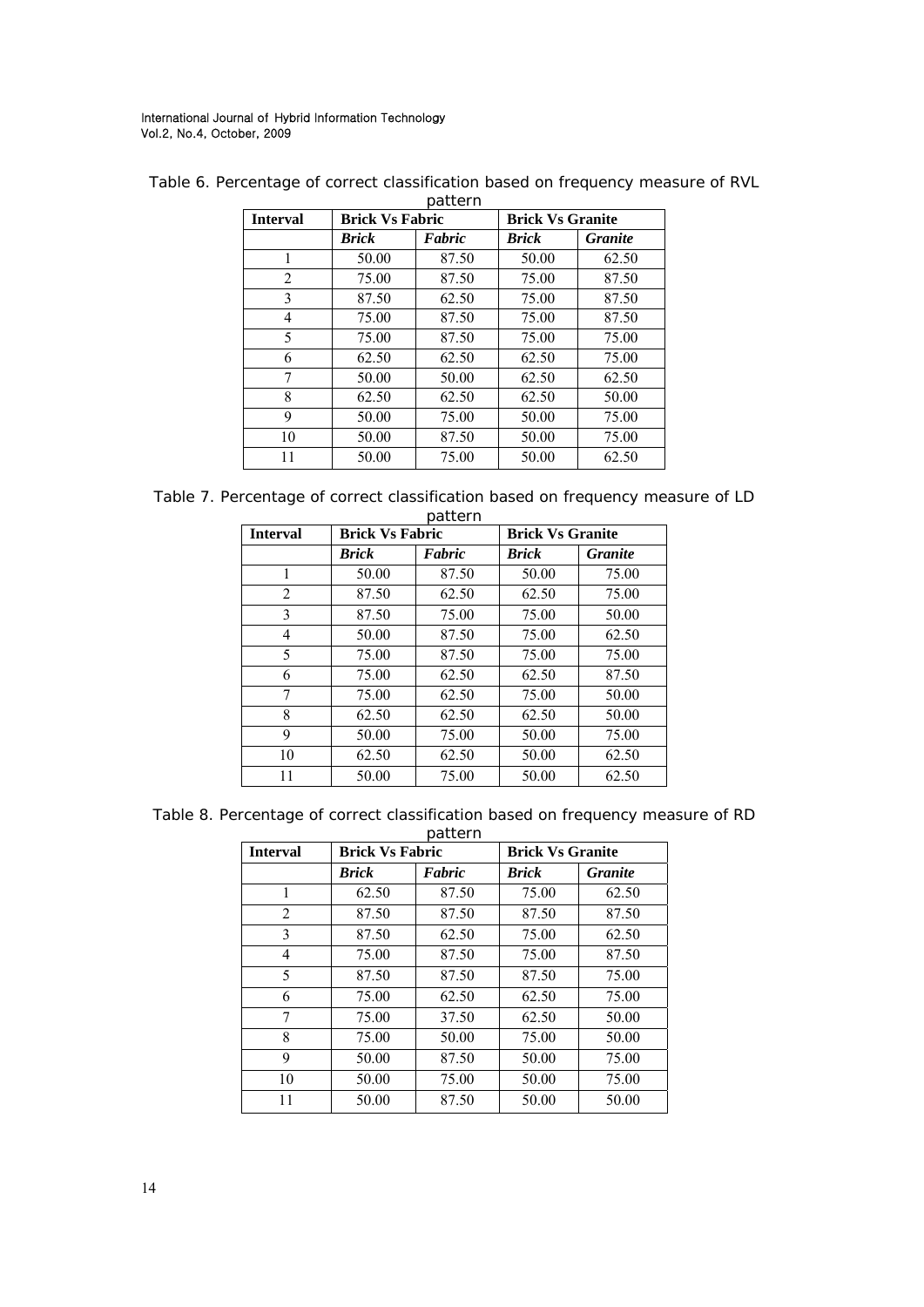| <b>Interval</b> | <b>THL</b> | <b>MHL</b> | <b>BHL</b> | <b>LVL</b> | <b>MVL</b> | <b>RVL</b> | LD     | RD     |
|-----------------|------------|------------|------------|------------|------------|------------|--------|--------|
|                 | 32.638     | 33.945     | 32.615     | 34.652     | 38.203     | 34.652     | 32.941 | 31.994 |
| 2               | 27.940     | 29.207     | 27.900     | 29.841     | 33.330     | 29.852     | 28.190 | 27.277 |
| 3               | 23.126     | 24.329     | 22.957     | 24.874     | 28.272     | 24.909     | 23.326 | 22.353 |
| $\overline{4}$  | 19.011     | 20.111     | 18.815     | 20.545     | 23.786     | 20.640     | 19.187 | 18.301 |
| 5               | 14.824     | 15.864     | 14.696     | 16.213     | 19.150     | 16.252     | 15.054 | 14.037 |
| 6               | 10.986     | 11.947     | 10.898     | 12.177     | 14.773     | 12.183     | 11.234 | 10.298 |
| 7               | 7.927      | 8.708      | 7.859      | 8.866      | 11.110     | 8.928      | 8.107  | 7.339  |
| 8               | 5.039      | 5.627      | 4.943      | 5.625      | 7.318      | 5.720      | 5.165  | 4.531  |
| 9               | 2.847      | 3.280      | 2.792      | 3.154      | 4.263      | 3.202      | 2.937  | 2.449  |
| 10              | 1.203      | 1.457      | 1.167      | 1.364      | 2.012      | 1.384      | 1.229  | 0.973  |
| 11              | 0.194      | 0.279      | 0.184      | 0.205      | 0.392      | 0.222      | 0.198  | 0.122  |

Table 9. The Frequency Measure of All Patterns on the Brick.0000 Texture by Random Thresholds



Figure 4. Classification Graph for Water and Brick by MHL Pattern in Interval1





# **4. Conclusions**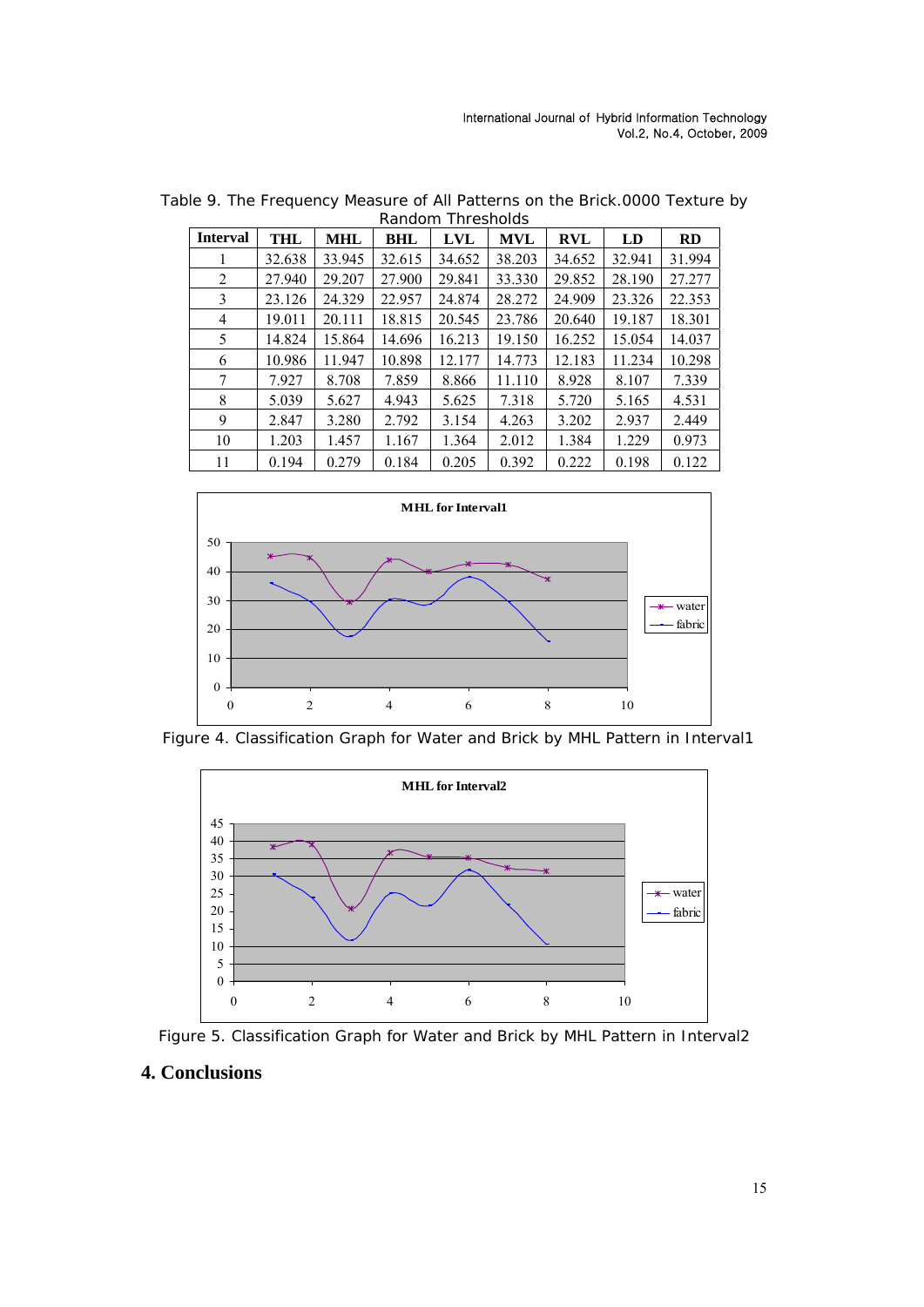The present paper proposed a novel scheme of texture classification using various simple patterns. The results indicate that there is a decreasing order of the frequency measure of all simple patterns on the binary images obtained from random thresholds. Even though the thresholds are varying, there is a constant percentage of correct classification based on frequency measure of all simple patterns. Finally a precise classification is achieved by random thresholds between various textures.

## **Acknowledgements**

The authors would like to express their cordial thanks to K.V.V. Satya Narayana Raju, Chairman, Chaitanya Institutions and K. Sashi Kiran Varma, Secretary, GIET, Rajahmundry for providing Research facilities. Authors would like to thank Dr. G.V.S. Anantha Lakshmi for her invaluable suggestions and constant encouragement that led to improvise the presentation quality of the paper and Authors would like to thank U.S.N. Raju for his invaluable suggestions.

### **References**

- [1] M. Tuceyran and A.K. Jain, "Texture analysis, in Handbook of Pattern Recognition and Computer Vision", (2nd edition), World Scientific Publishing Co., Chapter 2.1, 1998, pp. 207-248.
- [2] R.M. Haralick, K. Shanmugam, I. Dinstein, "Texture features for image classification", IEEE Transactions on System Man Cybernat, Vol. 8, No. 6, 1973, pp. 610-621.
- [3] F. Argenti, L. Alparone, and G. Benelli, "Fast algorithms for texture analysis using co-occurrence matrices", IEE Proceedings-F, Vol. 137, No. 6, December 1990, pp. 443-448.
- [4] H.Kaizer, "A quantification of textures on aerial photographs", Technical Note 121, AD 69484, Boston University Research Laboratory, 1955.
- [5] M. Tuceryan and A.K. Jain, "Texture Segmentation Using Voronoi Polygons", IEEE Transactions on Pattern Analysis and Machine Intelligence, Vol. PAMI-12, February 1990, pp. 211-216.
- [6] G.R. Cross and A.K. Jain, "Markov random field texture models", IEEE Transactions on Pattern Analysis Machine Intelligence, Vol. PAMI-5, January 1983, pp. 25–39.
- [7] Rama Chellappa and Shankar Chatterjee, "Classification of textures using Gaussian Markov random fields", IEEE Transactions on Acoustics, Speech, and Signal Processing, Vol. ASSP–33, No. 4, 1985, pp. 959–963.
- [8] Charles. A. Bouman, "Markov Random Fields and Stochastic Image Models", IEEE ICIP, October 1995.
- [9] Patrizio Campisi, Alessandro Neri, Gaetano Scarano, "Model based rotation invariant texture classification", IEEE International Conference on Image Processing, 2002, pp.117-120.
- [10] K.L. Laws, "Rapid texture identification", Proc. SPIE 238, 1980, pp.376-380.
- [11] M. Unser, "Local linear transforms for texture measurements," signal Processing, Vol. 11, 1986, pp.61- 79.
- [12] R. Bajcsy and L. Lieberman, "Texture gradient as a depth cue", Computer Graphics and Image Processing, Vol. 5 No. 1, 1976, pp. 52-67.
- [13] K.R. McCloy, "Analysis and removal of the effects of crop management practices in remotely sensed images of agricultural fields," Int. J. Remote Sens., vol. 23, 2002, pp. 403-416.
- [14] Peder Klith Bocher and Keith R. McCloy, "The Fundamentals of Average Local Varianc-Part I: Detecting Regular Patterns", IEEE Transactions on Image Processing, Vol. 15, No. 2, February 2006, pp. 300-310.
- [15] V. Vijaya Kumar, B. Eswar Reddy and U.S.N. Raju, "A Measure of Pattern Trends on Various Types of Preprocessed Textures", IJCSNS International Journal of Computer Science and Network Security, Vol.7 No.8, August 2007, pp. 253-257.
- [16] http://www.akarmarble.com